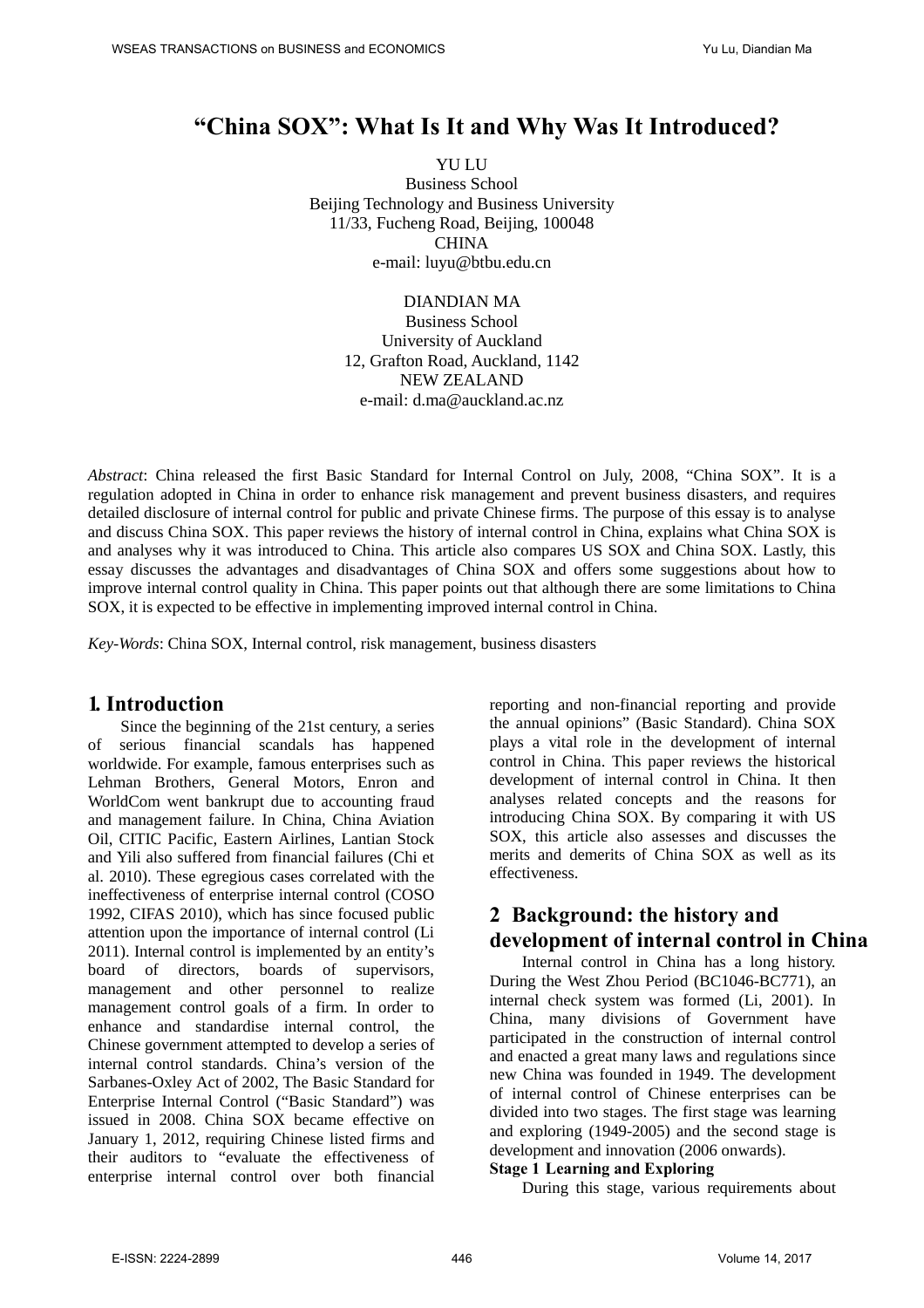responsibilities and duties, appointments and removal, rewards and punishment of accountants were developed in relation to internal accounting control. Others regulations concerned the accounting system.

These are some of the characteristics concerning the objectives and definitions of internal control during the period 1949 to 2005. Firstly, the requirements covering internal control in Accounting Law are limited to the accounting-control level. However, there are no general requirements about the assessment and reporting of internal control. Secondly, the aim of the Chinese internal controls not only learns from COSO framework, but also takes Chinese characteristics into consideration. Thirdly, apart from Internal Accounting Control Standards, all other regulations are designed according to the actual firms in the industry. In general, a unified, authoritative and comprehensive internal control system is lacking. Fourthly, the logic and levels of the internal control system is not very clear. Lastly, there are different opinions about internal control definitions, such as accounting control, internal control and risk control. In terms of the basic principle of internal control, there are some discordant regulations. When it comes to the contents and structure of internal controls, they are similar to the COSO framework, although there are some differences in detail. What is more, there are obvious industry characteristics differences. Lastly, there are different internal control structures and there is no unified internal control framework in China (Chen et al. 2009).

#### **Stage 2 Innovation and Development**

<span id="page-1-0"></span>In 2002, the USA released the Sarbanes-Oxley Act of 2002 (SOX 2002), which exerted a great influence on China. Chinese internal control developed quickly from 2006. Many departments began to engage in drawing up regulations and standards. The China Securities Regulatory Commission released "The Management of IPO", which states that the internal control of (IPO) must be effective and a CPA must sign internal control assessment reports. The State-owned Assets Supervision and Administration Commission released "Guidelines on Overall Risk Management of Central Enterprises" in June, 2006. It is similar to the Enterprise Risk Management-Integrated Framework (COSO 2004), which enriches the contents of internal control systems in China and indicates a breakthrough in the construction of internal control norms. The Ministry of Finance launched the "Internal Control Standards Commission" on the  $15<sup>th</sup>$  of July 2006. At the same time, the Shanghai Stock Exchange released "Internal Control Guidelines of Listed Companies of SSE". In September 2006, the Shenzhen Stock

Exchange released "Internal Control Guidelines of Listed Companies of Shenzhen Stock Exchange". In March 2007, the Internal Control Standards Commission [1](#page-0-0) released Internal Control Basic Standards and 17 Draft Versions. In Beijing, the Ministry of Finance, SCF, CBRC, and Audit Commission released the first Basic Standard for Internal Control in July, 2008. However, it was not formally implemented until 26 April, 2010, the five Chinese Ministries (Ministry of Finance, China Securities Regulatory Commission, China Banking Regulatory Commission, China Insurance Regulatory Commission and National Audit Office) released "Implementation Guidelines for Enterprise Internal Control" ("Implementation Guidelines"). The release of these Basic Standard and Implementation Guidelines indicates that the internal control system which adapts to the actual situation of Chinese companies and integrates advanced global experience has basically been completed (Liu, 2010b). The implementation of mandatory disclosure of internal control information will promote internal control effectiveness in China in the future.

Internal Control Guidelines of Listed Companies of the Shanghai Stock Exchange

On July, 2006, the Shanghai Stock Exchange released Internal Control Guidelines of Listed Companies of SSE. There are five notable characteristics in these regulations. Firstly, the contents of internal controls are similar to COSO Risk Management. Secondly, the contents of internal control rely on a three goals model including operation, reports and compliance, which are similar to the goals of the COSO Internal Control-Integrated Framework. Thirdly, the factors of internal control are similar to the COSO Internal Control Integrated Framework. Fourthly, the body responsible for internal control is similar to the Turnbull Report in the UK (2005). Lastly, the reporting of internal controls is similar to SOX and SEC in the USA. However, there are more general principles in terms of demands. The model of the Internal Control Guidelines of Listed Companies of the Shanghai Stock Exchange can be described as a broad internal control structure with strict demands for assessment and reports.

Internal Control Guidelines of Listed Companies on the Shenzhen Stock Exchange

The model of the Internal Control Guidelines of Listed Companies of the Shenzhen Stock Exchange is similar to the Internal Control Guidelines of Listed Companies of the Shanghai Stock Exchange. Its contents are fewer, however. There is a process

<sup>&</sup>lt;sup>1</sup> On 15<sup>th</sup> July 2006, the Internal Control Standards Commission was established in Beijing. They are responsible for the establishment and implementation of internal control systems in China.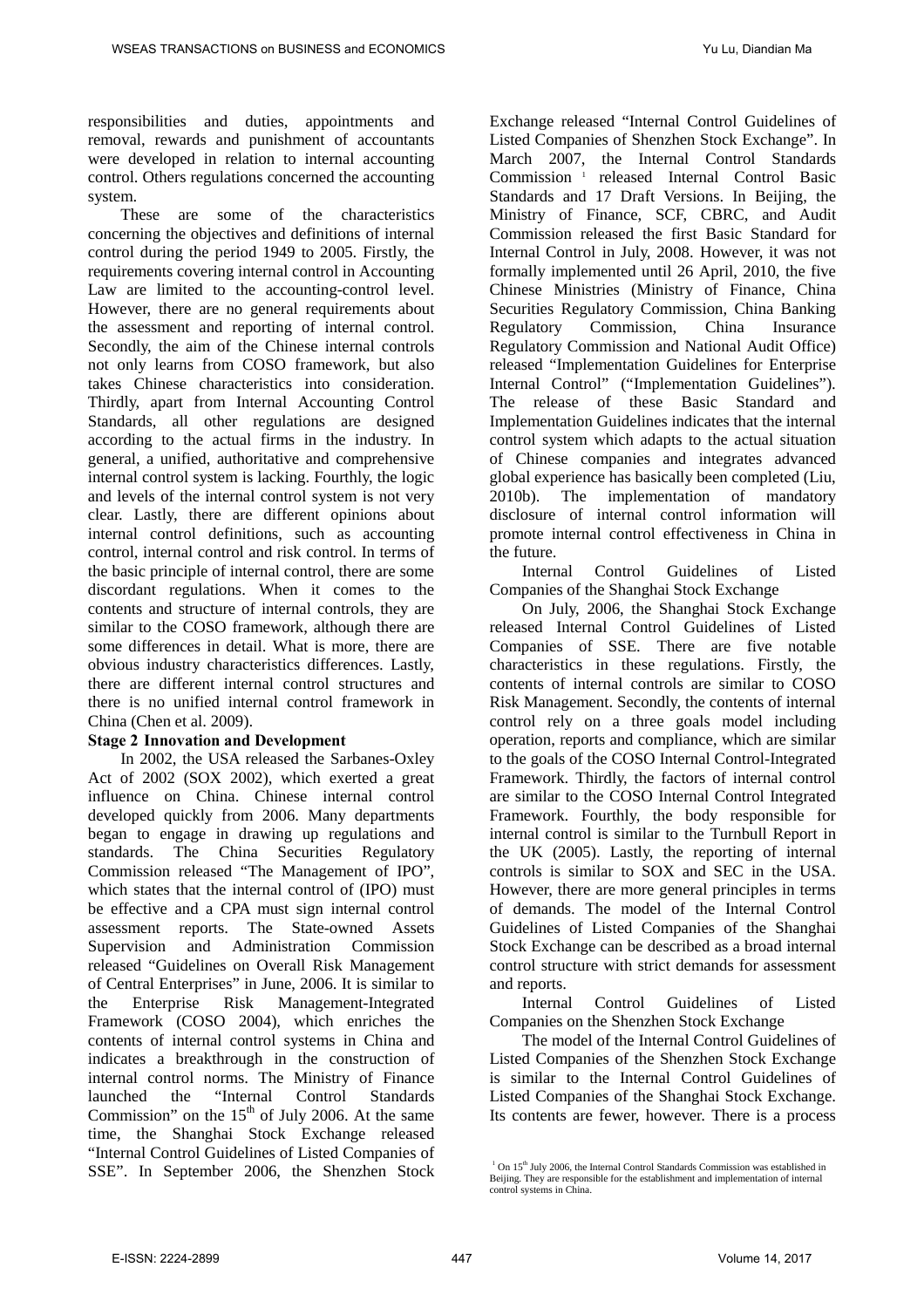for introducing the opinions of boards of supervisors and independent directors. Auditors only assess internal controls over financial reporting. A comparison of the Internal Control Guidelines of Listed Companies of Shenzhen Stock Exchange and the Internal Control Guidelines of Listed Companies of Shanghai Stock Exchange is as follows.

**Table 1** Comparison of Internal Control Guidelines of Listed Companies of Shenzhen Stock Exchange and Shanghai Stock Exchange

| Items                         | Shanghai Stock Exchange                                              | Shenzhen Stock Exchange            |
|-------------------------------|----------------------------------------------------------------------|------------------------------------|
| Contents                      | It is similar to COSO risk                                           | It is similar to COSO internal     |
|                               | management.                                                          | control.                           |
| Goals                         | strategies, operation, reports                                       | operation, reports, compliance and |
|                               | and compliance                                                       | asset safety                       |
| Responsible                   | board of directors, inspection                                       | board of directors, internal audit |
| Body                          | and supervision departments                                          | department                         |
| Structure                     | They are similar to the COSO risk management structure.              |                                    |
| Assessment                    | An accounting firm verifies                                          | An auditor verifies the evaluation |
|                               | the evaluation opinions on                                           | opinions on internal control. If   |
|                               | internal control self-                                               | there is disagreement, a company   |
|                               | assessment reports.                                                  | adds a special statement.          |
| Regulation<br>Characteristics | Risk-management, effective<br>conclusions and verification<br>of CPA | internal control, effective        |
|                               |                                                                      | conclusions and evaluation         |
|                               |                                                                      | opinions on internal control over  |
|                               |                                                                      | financial reporting of CPA         |

Source: Hanwen Chen, Honglin Han, Yixia Zhang.2009

Internal Control Standards of Internal Control Standards Commission

The goal the of Internal Control Standards Commission is to establish an internal control standards system, a center to deal with risk prevention and control of corruption and to control and assess standards to promote and protect companies and perfect corporate governance and internal constraint mechanisms in the near future. It seeks to become the most authoritative organisation that designs internal control standards. Internal Control Standards choose a "1+x" model, that is, to make one Internal Control Basic Standard, and based on this, the design of some Internal Control Implementation Guidelines according to common economic business activities can be undertaken.

'Basic Standard' is a regulation designed to improve risk management and avoid business disasters in China. It was announced in 2008 and will be phased in over the next few years. It was to be carried out from  $1<sup>st</sup>$  July 2009, but was delayed until  $1<sup>st</sup>$  January, 2011. Requirements are limited to mainland-based companies listed domestically and abroad, [2](#page-1-0) as an initial step (Implementation Guidelines 2010 p1). It will then be extended to all companies listed in China (the main board of the Shanghai Stock Exchange and the Shenzhen Stock Exchange) on 1st January 2012. Companies listed on the small and medium-sized enterprise board and the Growth Enterprise Market will be required to adopt these guidelines "when appropriate." Non-listed large and medium-sized enterprises are merely encouraged to adapt to the guidelines. At the same time, Assessment Guidelines, Practical Guidelines

and Auditing Guidelines of Internal Control were also released and came into effect immediately. Introducing new standards increases the effectiveness of internal controls in listed Chinese firms, thus reducing risks for films and their stakeholders (Raymond 2009). It is intended to place different requirements on firms based on their size, ownership structure and so on, just as with the Sarbanes-Oxley in America.

Yan (2010) argues that, in China, internal control practice is rooted deeply in the Chinese cultural environment and is affected by the values and traditions of Confucius<sup>[3](#page-2-0)</sup>. These traditional thoughts exert great influence on the development of internal control. Therefore, even if the ideas of the Integrated Framework were implemented in 2006, many companies still only rely on accounting control and have not established corporategovernance guided internal controls. China started to construct internal control theory and practice late, and is thus far behind developed countries. However, with the release on the guidelines, there will be some processes established in China. These guidelines should improve internal control in China, thus improving accounting information quality, auditing effectiveness, perfecting internal control information disclosure and ensuring the capital market operates effectively.

# **3 China SOX: what is it and why it was introduced?**

This section explains in detail what China SOX is and discusses why China SOX was introduced to China by the Chinese government.

The release of SOX 2002 exerted a significant influence on China. In response to the recent wave of high-profile internal control scandals, in order to enhance and standardize internal control, the Chinese government has been attempting to establish internal control standards. Learning from SOX and taking the Chinese context into consideration, the Basic Standard was released. It is called "China SOX" or "C-SOX "and employs the COSO Internal Control- Integrated Framework. China SOX requires detailed disclosure of internal control for public and private Chinese firms.

The purpose of this standard is to enhance and standardize internal control, improve the level of operating and management of firms, promote the sustainable development of firms, maintain the order of socialism market economics and interests of social public" (Basic Standard 2008 Section1). [In

<span id="page-2-0"></span><sup>&</sup>lt;sup>2</sup> These are Chinese firms listed in both China and other countries or districts such as London, New York and Hong Kong. They are large firms with good performance and have foreign branches.

<sup>&</sup>lt;sup>3</sup> The core of Confucianism i[s humanism.](http://en.wikipedia.org/wiki/Humanism) The focus of spiritual concern is this world and the family. It relies on the belief that human beings are improvable, teachable and perfectible by personal and communal efforts, particularly self-creation and selfcultivation. It pays attention to the cultivation of maintenance and virtue of ethics.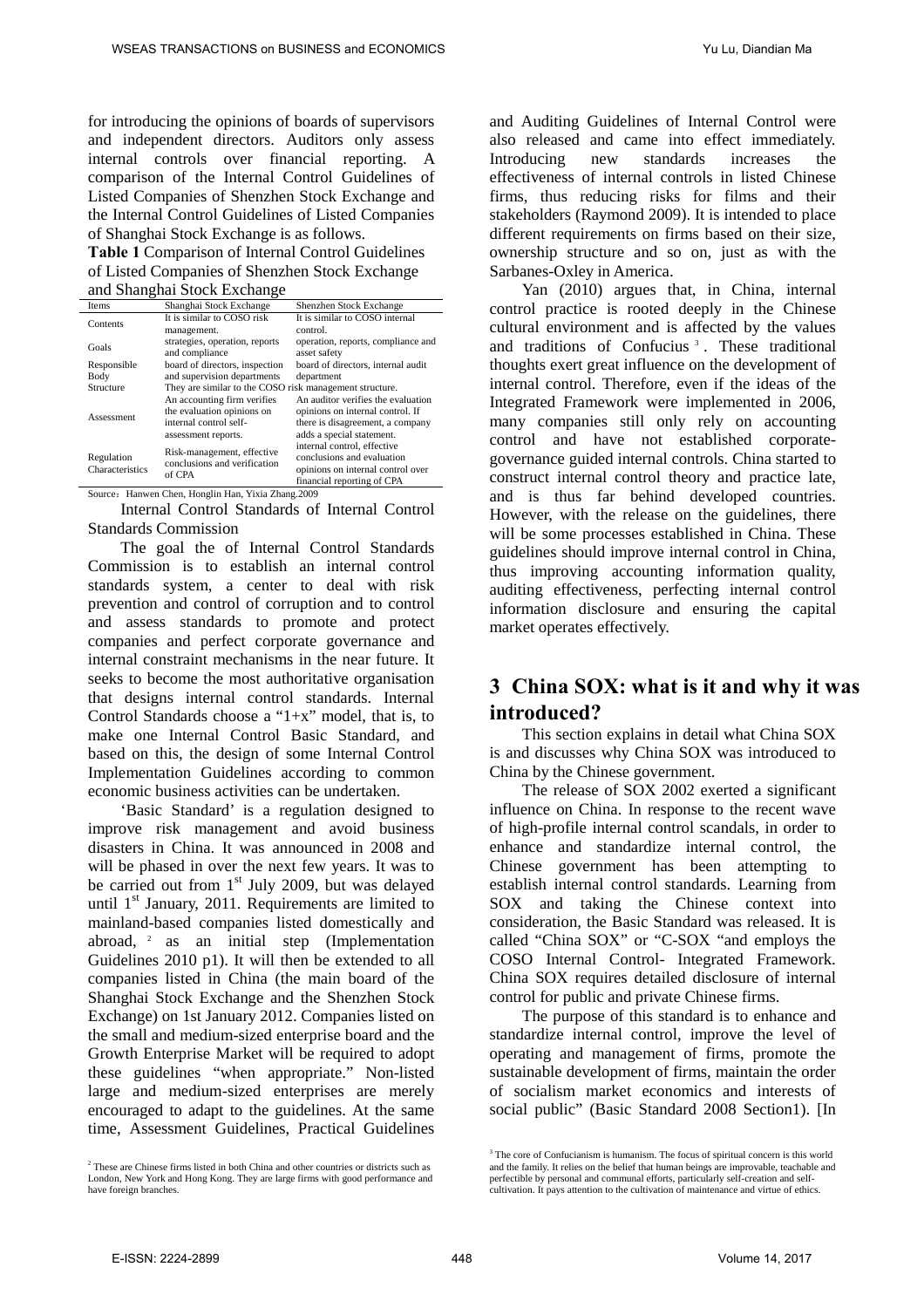full] (PWC 2012) believes that because the stature of China in the world economy is rising significantly, the Chinese government realised that it is necessary to enhance financial reporting quality and align with international standards. The Chinese government is encouraging the creation of a good business environment with high-quality accounting and internal controls. At the same time, in order to provide guidance in implementing "Internal Control Basic Standards" (Implementation Guidelines 2010 p1), five Chinese authorities released Implementation Guidelines for Enterprise Internal Control including Assessment Guidelines, Practical Guidelines and Auditing Guidelines of Internal Control on 26<sup>th</sup> April 2010.

Internal Control Standards' chosen "1+x" model includes one Internal Control Basic Standard and Internal Control Guidelines according to common economic business activities. The Internal Control Basic Standard specifies the elements and principles of internal control, which is similar to the COSO framework (KPMG 2010). The Internal Control Implementation Guidelines offer an implementation framework for an "Internal Control Basic Standard". It specifies the scope, effective dates and requirements for the implementation of Basic Standard (KPMG 2010). Head of the National Accounting Office, Liu Yuting (2010b), claims that the Chinese internal control system has been built up since the issuance of Implementation Guidelines. This is helpful to strengthen comprehensive management and improve the operational ability of listed companies as well as unlisted large and medium-sized enterprises.

It establishes a broad definition of internal control covering the whole organization. According to the Basic Standard, internal control is defined as "a process that is carried out by the board of directors, the board of supervisors, management level and all staff with the aim of realizing the goal of internal control. The goal of internal control is to reasonably assure that management and operations are legal, the assets are safe, financial report and relative information are true and complete, the effectiveness and efficiency of operation are improved and development strategy is realized". The contents of internal control are similar to the COSO Internal Control Integrated Framework and COSO Enterprise Risk Management-Integrated Framework. There are five progressive goals including legitimacy, compliance, the safety of assets, the truth and completeness of reports and relative information, the effectiveness and efficiency of operation and the development of strategy goals. The relevant factors of internal control assessment include recognition, analysis and response to risk. Thus, there are five main factors in the structure of COSO internal control as well as the Internal Control-Integration Framework. They are: internal environment, the foundation of all internal control<br>components; risk assessment, analysis and components; risk assessment, analysis and identification of risks regarding the achievement of firm objectives; control activities, the procedures and policies that ensure the execution of directives; information and communication tools, systems to exchange and information to support business objectives; internal monitoring, the process of evaluating internal control quality.

The Basic Standard (2008) became effective on January 1, 2012, requiring "Chinese listed firms and their auditors to evaluate the effectiveness of enterprise internal control and provide annual opinions". Internal control deficiencies and material weakness remediation are required to be disclosed in internal control self-assessment reports (Basic Standard 2008, Section 6).

In China, boards of supervisors are responsible for internal control supervision, top management takes responsibility for daily operations and the obligations of audit committee are internal control checks. Boards of directors are especially responsible for the implementation and evaluation of internal control. The Basic Standard (2008) requires a board of directors to disclose the effectiveness of internal control in self-assessment reports and the auditors are also required to formally opine in their annual internal control auditing reports on the effectiveness of internal control. Internal control weakness disclosure includes both financial reporting weakness and non-financial reporting weakness. Specifically, Evaluation Guidelines (2010) require firms to disclose internal control weaknesses, the assertion of weakness, material weakness remediation and the measures of remediation in self-assessment reports.

The Auditing Guidelines (2010) state that auditors should treat differently any detected internal controls over non-financial reporting. That is, simply a general disclosure rather than a detailed disclosure. They do not need to disclose control deficiencies in the report, instead, they only need to communicate with firms and remind them to improve internal control. If they detect significant deficiencies, they need to write to the board of directors and management. When they detect material weaknesses, apart from writing to management and the board of directors, they are also required to disclose the nature and severity of internal control material weakness in the annual reports.

The Basic Standard consists of seven chapters and 50 items including general rules, internal environment, risk assessment, control activities, information and communication, internal supervision and supplementary articles. It confirms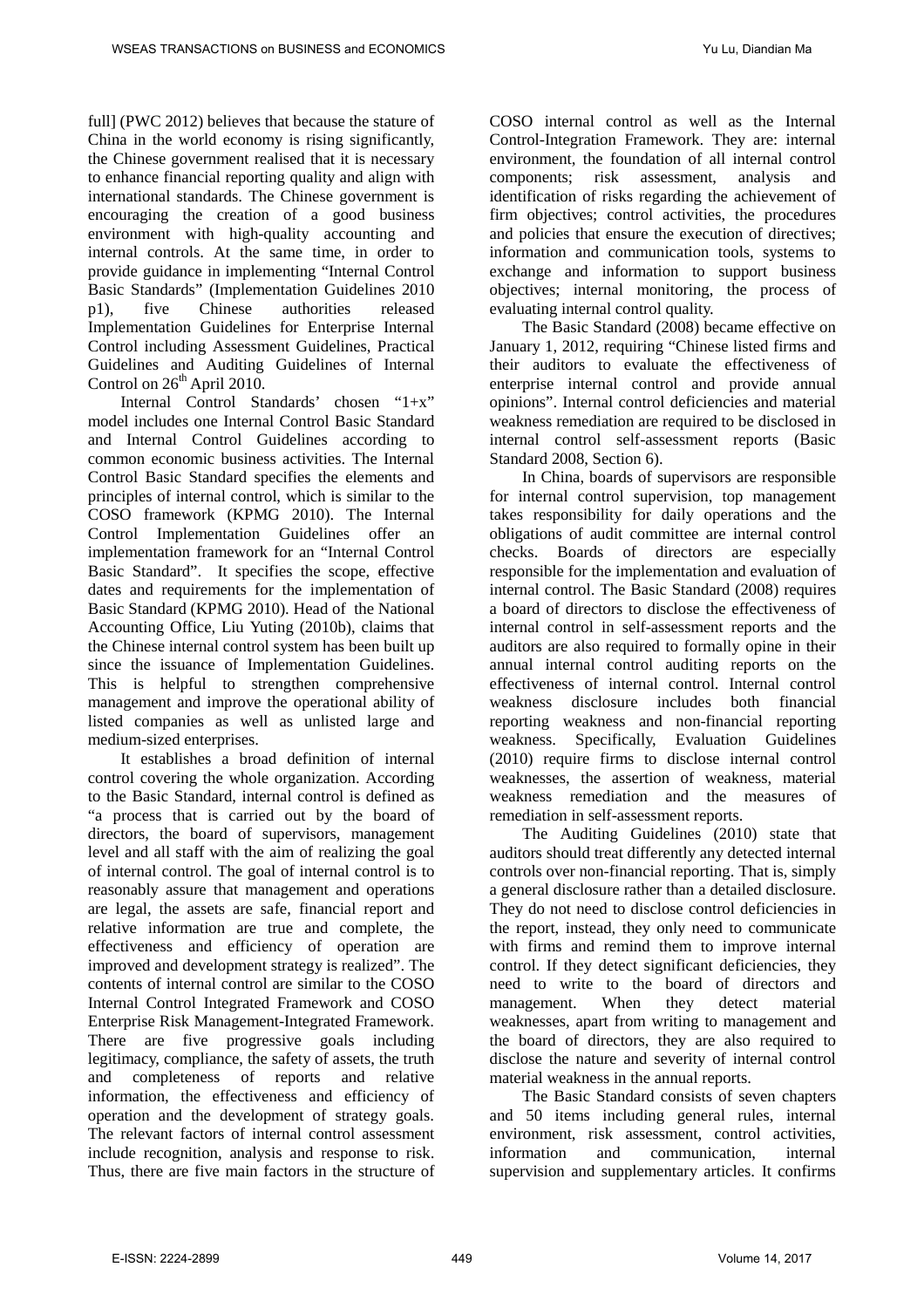that the basic principles for the establishment of internal control include comprehensiveness, importance, balance, adaptability and cost efficiency. It only states the principle of demand for assessment; "A company should do self-assessment on the effectiveness of internal control regularly and issue internal control self-assessment reports combined with internal supervision." The firms also must submit an internal-control auditing report audited by an accounting firm every year. The regulations of internal control reports are quite different from COSO's.

The "Implementation Guidelines", issued by five authorities, include the Application Guidelines for Enterprise Internal Control, the Guidelines for Assessment of Enterprise International Control and the Guidelines for Audit of Enterprise Internal Control. Application Guidelines provide guidelines for companies to establish and perfect internal control according to internal control principles and five factors, which play a dominant role in the internal control norms system. The Guidelines for Assessment of Enterprise International Control are to help enterprise managements to assess the effectiveness of internal control. The Guidelines for Audit of Enterprise Internal Control are the professional norms for CPAs and accounting firms to implement internal-control auditing. They are both independent and related, forming an organic entirety (Liu, 2010).

In terms of internal control assessment reports, before the release of the Guidelines for Assessment of Enterprise International Control, some of the listed companies in the Shanghai and Shenzhen Exchanges produced disclosure internal-control assessment reports, however, these reports are different in content and style due to the lack of guidelines, making them difficult to compare and understand. Therefore, the Guidelines for Assessment of Enterprise International Control require companies to disclose some important aspects in assessment reports.

- a) The statement of authority of internal control report of boards of directors. In essence, all members of boards of directors are responsible for the effectiveness of internal control
- b)The scope, which is objective, and business items that are assessed
- c) The evidence of assessment including basic guidelines, assessment guidelines and assessment methods
- d)The overall situation of internal control assessment
- e) The conclusion of effective internal control
- f) The measures to address internal control deficiencies and major defects

g)The process and means of assessment. Internal control weakness and affirmation, which mainly describes the measurement of internal weakness. This should remain the same as the previous year. It also needs to ensure the major defects, important defects and general defects are revealed

The Ministry of Finance is trying to employ an internal control assessment table, which will make it easy to compare the internal control assessment reports of different companies and is beneficial for the user to read and understand (Liu, 2010).

China SOX is an important tool to strength management of listed companies and unlisted large and medium-sized enterprises comprehensively, as well as an important institutional arrangement in order to respond to the international financial crisis (Liu, 2010a). The Application Guidelines consist of 18 aspects, definitions and examples. The Evaluation Guidelines require firms to perform comprehensive assessments on internal controls. They are generally in line with the United States' SOX. The audit section of the Supplementing Guidelines provides basic requirements for performing internal control audits. *Notice on Issuing the Enterprise Internal Control Guidelines* and *Notice on the Implementation of Internal Control System by Companies Listed on the Main Board under Different Categories and Groups* specifies the scope, effective dates and requirements for implementing the Internal Control Basic Standard and signifies that the Chinese regulators are finally mandating this compliance requirement.

To make companies grow stronger and bigger, improve core competitive ability and management as well as win in the global market, Chinese companies must convert from accounting control to risk control (Liu 2010b). Chinese internal control indeed has its special characteristics. China places more value now on internal control to ensure economic information safety. Low internal-control effectiveness is common in China today, so it is urgent to pinpoint the determinants of internal-control effectiveness and find solutions to these problems. Chinese internalcontrol new regulations (non-financial internal control and mandatory disclosure) and unique institutional background (political, culture, legal, capital market and corporate governance) provide a unique opportunity. The implementation of China SOX will be useful to improve internal-control effectiveness in China. Based on an emerging economy and a non-U.S. single-country, China SOX may set an example and provide advice for other countries that have a similar institutional background.

# **4. Comparison between China SOX and US SOX**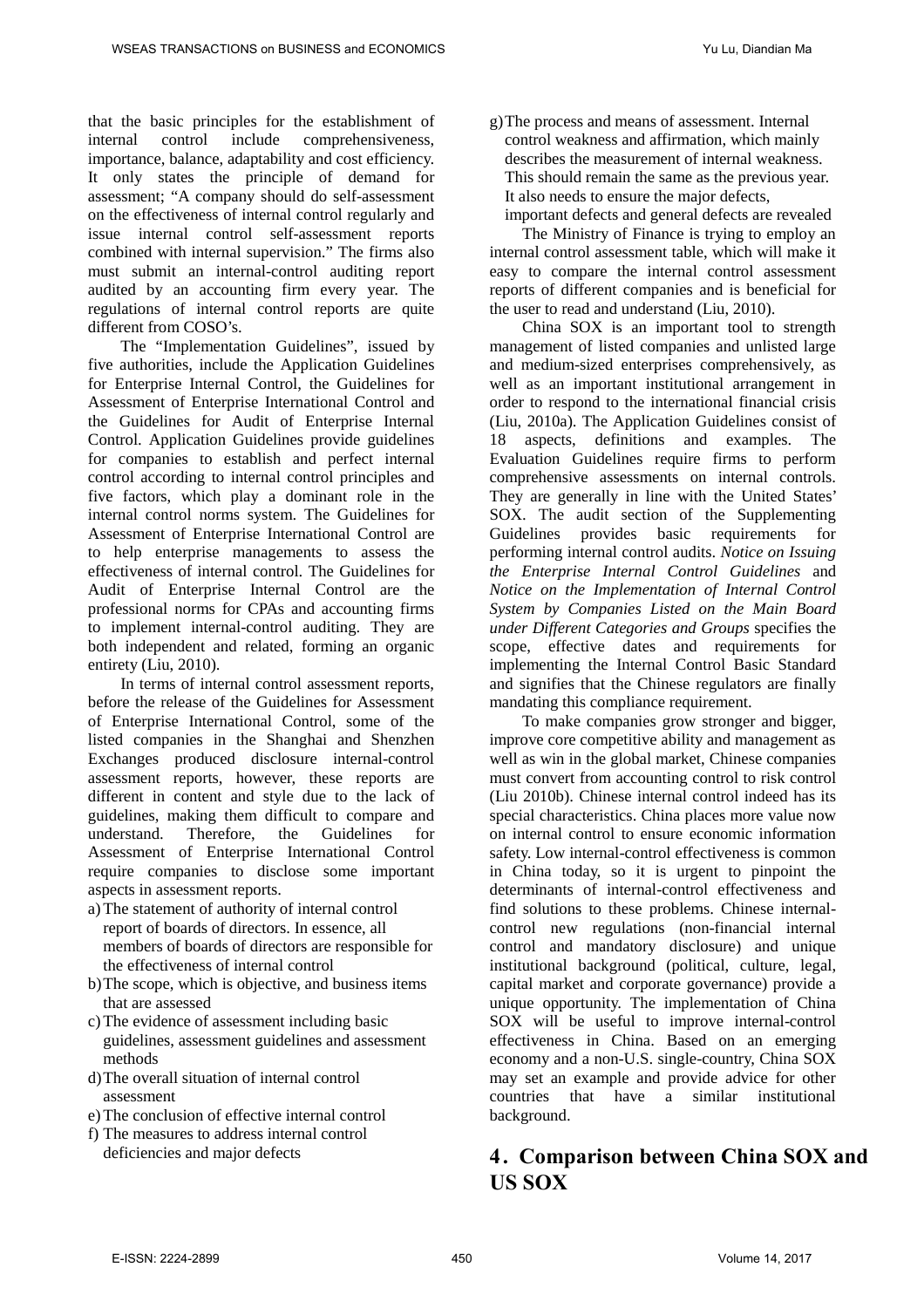There are "quite a lot of similarities between the PRC regulatory requirements and the American Sarbanes-Oxley Act section 404", according to KPMG's China Boardroom Update: International Regulatory Development, (Issue 2, April). But there are also some differences between the China SOX and US SOX. In this section, we compare the definitions, classifications, disclosure and person in charge of China SOX and US SOX.

#### **Definitions**

The backbone of China SOX is the COSO risk framework. However, Basic Standard (2008) uses a broader definition of effective internal control than SOX 2002. Internal control is defined as "a process, implemented by an entities' board of directors, board of supervisors, management and other personnel, with the aim of realizing control goals. There are three goals including the effectiveness and efficiency of operations, the reliability of financial reporting and compliance with applicable laws and regulations (Basic Standard 2008, Section 1). The definitions of SOX (2002) focus on the reliability of financial reporting, while the Basic Standard (2008) pays more attention to deviation from the control goal. That is, the Basic Standard (2008) not only focuses on internal-control weaknesses over financial reporting, but also concentrates on internal-control weaknesses over non-financial reporting. Li (2011) explains that China is in a period of transformation of its economy and society, where-in the capital market is comparatively weak, resulting in the Chinese government needing to take prudent measures. China SOX has proposed internal control over non-financial reporting and required Chinese listed firms to disclose and audit internal control deficiencies over non-financial reporting only since 2012. Overall internal control should include both financial reporting and non-financial reporting. China is the first country to include non-financial reporting in internal control. China SOX provides a unique setting to study internal control over nonfinancial reporting. In the internal control international seminar (South Africa, 2008), international experts consider it is an important institutional arrangement that respond to many accounting scandals and international financial crisis.

#### **Classifications**

There are three weakness-classification schemes. Based on the reasons for internal control problem, internal-control weaknesses include design weaknesses and operating weaknesses (Basic Standard 2008). In common with SOX (2002), three types of internal-control weakness are defined by Evaluation Guidelines (2010). Listed in increasing order of severity, there are control deficiencies, significant deficiencies and material weaknesses. Material weaknesses are defined as a significant deficiency or combination of control deficiencies, which causes the firm to deviate from the goal seriously. Finally, the monitoring of audit committee and internal audit over internal control is ineffective. Significant deficiencies are defined as a control deficiency or combination of control deficiencies that may cause the firm to deviate from their goals. The severity and economic consequences of significant deficiencies are lower than for material weaknesses. Other deficiencies are control deficiencies. However, unlike in SOX (2002), there are no clear definitions and assertions of internal control weaknesses in the Evaluation Guidelines (2008), but firms make their own assertions on internal control weakness and must keep the assertions unchanged once they are made. There are three aspects showing potential material weaknesses. First, auditor-detected fraud by boards, supervisors or senior managers. Second, the firm restating their financial reporting. Third, auditor-detected material misstatements in financial reporting, where the firms failed to detect them. Given the varying effectiveness of internal controls among Chinese firms and the general low level of internal control, it is reasonable for firms to assert their own internal control weaknesses. But lack of conformity in assertions may result in difficulties of operation and high cost for firms. Chinese firms may refer to [in full] (PCAOB, 2004) definitions on weaknesses to assert [define?] their internal control weaknesses. These detailed definitions and assertions should be issued in the near future.

The Evaluation Guidelines (2010) classify internal control weaknesses based on economic consequences, while the Auditing Guidelines (2010) deeply analyse the resources of internal-control weaknesses and divide internal-control weaknesses into internal-control weaknesses of financial reporting and internal-control weaknesses of nonfinancial reporting. Internal-control weaknesses of financial reporting may lead to firms providing false accounting information for the market, which causes investors to make wrong decisions. When internalcontrol weaknesses in non-financial reporting results in a decline of profits and wrong material decisions, this damages the interests of investors. However, the definitions and assertions of internal control of nonfinancial reporting are also missing in the Basic Standard (2008). The three classifications of internal-control weaknesses can be used to fully measure the various types of weakness disclosure in China.

#### **Disclosure**

SOX 2002 only requires firms to disclose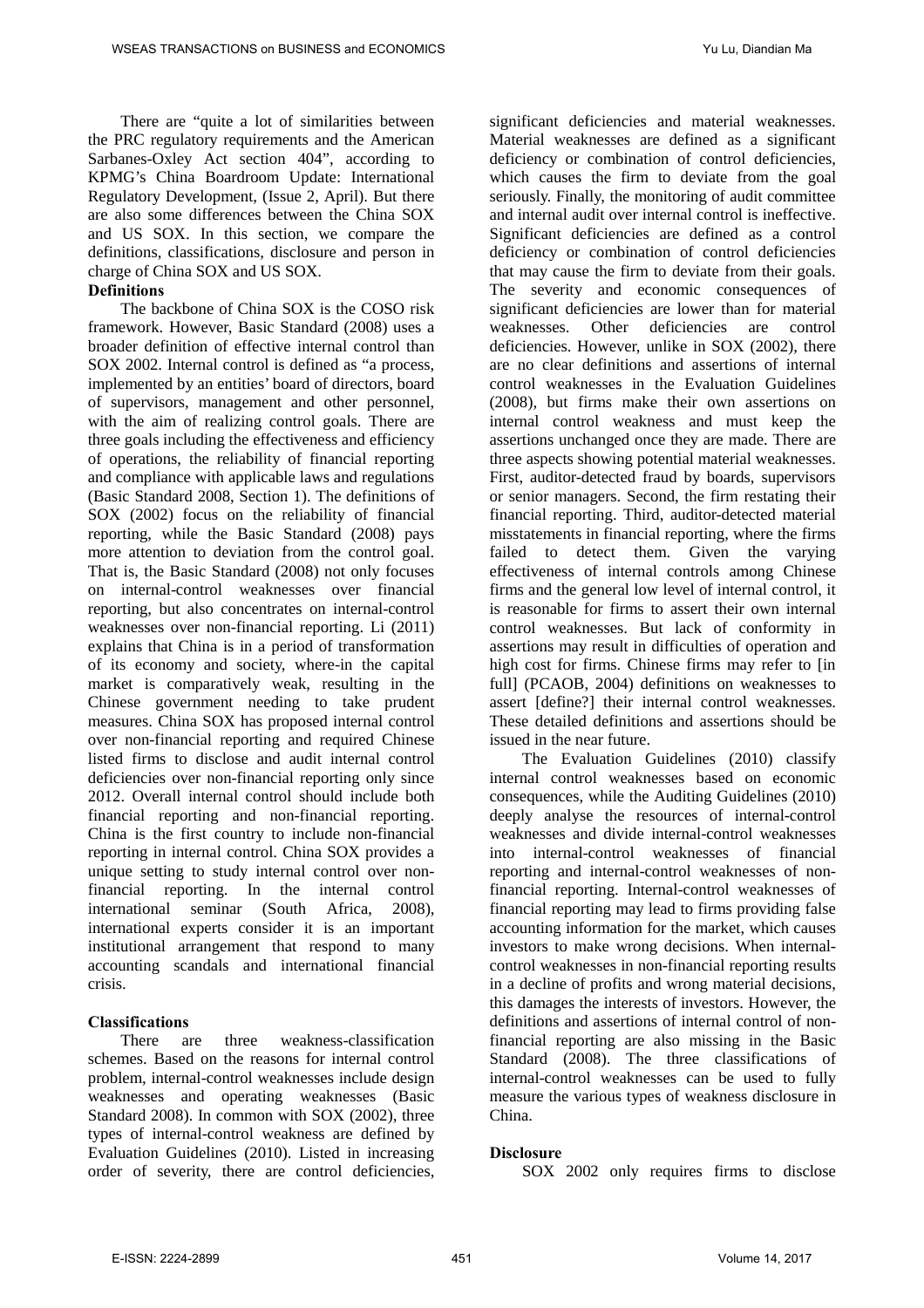internal control over financial reporting, rather than overall internal-control information based on the consideration of cost-effectiveness. Unlike SOX 2002, in the China SOX internal control, material weaknesses in non-financial reporting are also required to be disclosed in internal- control auditing reports. Internal control of non-financial reporting refers to other controls apart from internal control of financial reporting. The goals include maintaining the safety of assets, the effectiveness and efficiency of operations, compliance with applicable laws and regulations, and realising development strategy. The Audit Guidelines (2010) declare that auditors should treat differently any detected internal controls of non-financial reporting. They do not need to disclose control deficiencies in the report, instead, they only need to communicate with firms and remind them to improve internal control. If they detect significant deficiencies, they need to write to the board of directors and management. When they detect material weaknesses, apart from writing to management and the board of directors, they are also required to disclose the nature and severity of internal-control material weakness in the annual reports (Audit Guidelines 2010, p.9). Basic Standard (2008) requires a board of directors to disclose the effectiveness of internal control in self-assessment reports and the auditors are also required to formally opine in the annual internal control auditing reports on the effectiveness of internal control. Internalcontrol weakness disclosure includes both financial reporting weakness and non-financial reporting weakness. Specifically, the Evaluation Guidelines (2010) require firms to disclose internal-control weaknesses, the assertion of weakness, materialweakness remediation and measures for remediation in a self-assessment report.

#### **Person in charge**

SOX (2002) regulated that management should take the main responsibility in internal control. Unlike the American regulation, the Basic Standard (2008) regulates that the board of directors is responsible for the establishment and implementation of internal control and disclosing the effectiveness of internal control in self-assessment reports. It emphasizes that boards of directors have the highest responsibility. It also points out that boards of directors should fully recognise responsibility for internal control, and strengthen their guidance and supervision of the establishment and implementation of internal control (Basic Standard 2008, Section 2). Specifically, the Implementation Guidelines (2010) demonstrate that the board of directors is in charge of management development strategies. Directors need to play a leading role and set a good example through the establishment of effective internal control. They

should lead and influence the whole team with their good characteristics and earnest attitudes to<br>collectively create a positive work-culture collectively create a positive work-culture environment (Implementation Guidelines 2010). The requirements for boards in China SOX differ from those in SOX, hence the Chinese case can be used to study the impact of boards, as the board is an important monitoring mechanism in internal control. Apart from boards of directors (implementation and perfection; evaluation), other important departments, including the supervisory board (supervision), top management (daily operations) and audit committee are responsible for internal control (evaluation) also. Every member in the organization is involved with internal control, in a similar manner to the United States' SOX.

The Basic Standard (2008) advises that specialised organizations such as internal control teams should be established in firms. In order to design, establish, operate and improve internal control, a board should assign a special team to bear the responsibility and direct the construction and implementation of internal control. The internalcontrol team is responsible for the whole process of<br>internal control including establishment. internal control including establishment, implementation and daily application of internal control (Basic Standard 2008, Section 2). The members of an internal-control team are generally board members and the board chairman is often the team leader. The establishment of an internal-control team will make it clear who is responsible for internal control and avoid any disorder caused by multiple management. This also provides an opportunity to study the role of internal-control teams, given that it is not a mandatory requirement.

Unlike the American setting, an enterprise's internal control is the "boss" project (Wang 2012) in China. The chairman is the head of the internalcontrol team and is responsible for the construction of the internal-control system. In fact, the main responsible person in internal control in Chinese joint-stock enterprises and the final controller of internal-control system contracture is the board chairman (Li 2002). The top executive in a Chinese firm is the Board Chairman. He is the legal representative and the highest authority in the firm. The Chairman is also responsible for overall operations (Wu, Wu, Zhou and Wu, 2012). A Chinese Chairman is regarded as the top manager (Firth et al., 2007). Culture factors and the individual characteristics of key firm personnel may play an invaluable role in Chinese internal control. The board chairman is at the core of the internal control framework and the most influential figure at the centre of power (Dalton and Kesner, 1985). He or she commands and controls an enterprise in reaching a goal. KPMG (2010) compared the similarities and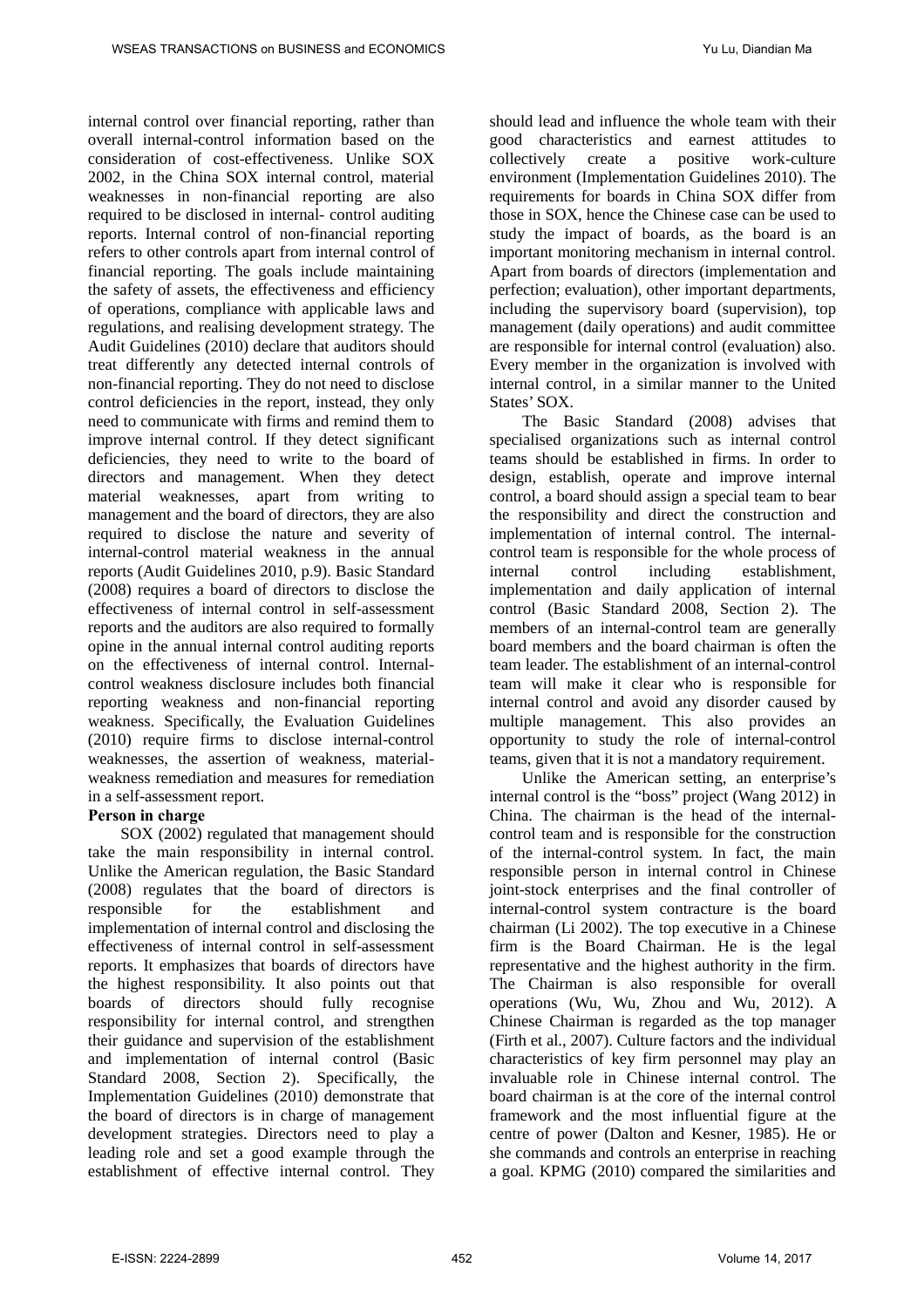differences of Sarbanes-Oxley 404 and China SOX. The contents are listed in the below table. **Table 2** The Comparison of SOX 404 and China

SOX

| Issue                                                                     | Comment                                                                                                           |  |  |
|---------------------------------------------------------------------------|-------------------------------------------------------------------------------------------------------------------|--|--|
| General                                                                   |                                                                                                                   |  |  |
| Major implementation                                                      |                                                                                                                   |  |  |
| requirement                                                               | Very similar                                                                                                      |  |  |
| Scope for                                                                 |                                                                                                                   |  |  |
| implementation                                                            | There is similar statutory scope for implementation.                                                              |  |  |
|                                                                           | China significantly increases the workload of enterprises                                                         |  |  |
| Targeted internal control                                                 | and auditors. Internal control includes not only financial                                                        |  |  |
| categories                                                                | control, but also non-financial control.                                                                          |  |  |
|                                                                           | They both have considered the differences in the level of                                                         |  |  |
| Compliance sequence                                                       | enterprise internal control and resources applicable to                                                           |  |  |
|                                                                           | different-sized companies.                                                                                        |  |  |
|                                                                           | There are no waiver provisions in newly listed Chinese                                                            |  |  |
| Waiver                                                                    |                                                                                                                   |  |  |
|                                                                           | companies.                                                                                                        |  |  |
|                                                                           | The board of directors rather than managers in China are                                                          |  |  |
| Person in charge                                                          | responsible for the implementation and perfection of                                                              |  |  |
|                                                                           | internal control.                                                                                                 |  |  |
| Enterprises' internal control assessment                                  |                                                                                                                   |  |  |
| Guidelines on internal                                                    | China appears to be mandatory in terms of words.                                                                  |  |  |
| control assessment                                                        |                                                                                                                   |  |  |
| The details of the                                                        | China also focuses more on practical operations rather                                                            |  |  |
| assessment guidelines                                                     | than on underlying principles and rules.                                                                          |  |  |
| The responsibility of the                                                 | They both think the management or those charged with                                                              |  |  |
| assessment                                                                | governance should be responsible for internal control                                                             |  |  |
|                                                                           | assessment.                                                                                                       |  |  |
| Scope of internal control                                                 | Same                                                                                                              |  |  |
| General approach and                                                      |                                                                                                                   |  |  |
| internal control                                                          | China does not go into detail regarding the assessment                                                            |  |  |
| framework for                                                             | approach and there is no special guideline on the                                                                 |  |  |
| assessment                                                                | effective planning of the assessment.                                                                             |  |  |
|                                                                           | Chinese companies are required to adopt an internal-                                                              |  |  |
|                                                                           | control framework. Chinese companies and auditors are                                                             |  |  |
| Classification of internal                                                | also required to focus on different categories of internal                                                        |  |  |
| control deficiencies                                                      | control. However, the scope for enterprises is wider than                                                         |  |  |
|                                                                           | that for auditors. The definition of deficiencies is only                                                         |  |  |
|                                                                           | available for enterprises, but not for editors.                                                                   |  |  |
|                                                                           | Ambiguity in China in criteria for assessment                                                                     |  |  |
| Criteria for assessment                                                   | conclusions may cause difficulties in comparing the                                                               |  |  |
| conclusion                                                                | assessment conclusions of different companies.                                                                    |  |  |
|                                                                           | Chinese regulatory agencies need to further clarify                                                               |  |  |
| Date of                                                                   | whether the assessment conclusion is for a year-end or                                                            |  |  |
| assessment conclusion                                                     | for a year.                                                                                                       |  |  |
|                                                                           |                                                                                                                   |  |  |
| Contents requirements<br>on an enterprise's report                        | It is more difficult to compare the reports of different<br>companies in China, as the reports are required to be |  |  |
| and outline of                                                            |                                                                                                                   |  |  |
|                                                                           | more comprehensive and informative. The outline of                                                                |  |  |
| assessment guidelines                                                     | assessment guidelines is similar in contents.                                                                     |  |  |
| Auditor's internal control audit                                          |                                                                                                                   |  |  |
| Express their opinion                                                     | Same                                                                                                              |  |  |
| Date of the auditor                                                       | Same                                                                                                              |  |  |
| opinion                                                                   |                                                                                                                   |  |  |
| Objectives of planning                                                    | China may increase auditor workloads                                                                              |  |  |
| an audit                                                                  |                                                                                                                   |  |  |
| General approach of an                                                    | Same                                                                                                              |  |  |
| audit                                                                     |                                                                                                                   |  |  |
| Internal control                                                          | Similar                                                                                                           |  |  |
| framework                                                                 |                                                                                                                   |  |  |
| Using of the work of                                                      |                                                                                                                   |  |  |
| others                                                                    | Similar                                                                                                           |  |  |
| Types of audit opinion                                                    | Same                                                                                                              |  |  |
| Content requirement on                                                    |                                                                                                                   |  |  |
| auditors' report                                                          | Same                                                                                                              |  |  |
| Source: China Boardroom Update: Internal Control Regulatory Developments. |                                                                                                                   |  |  |

KPMG, 2010.

In summary, America has built a comparatively complete internal-control system based on the COSO framework, including many rules, standards, guidelines and interpretations (KPMG, 2010). By borrowing from SOX, China has started to construct an internal control theory and practice system. However, the Chinese people, politics, economics, market regulations, social environment and traditional culture are quite different from America. These factors enable Chinese internal control to have its own special characteristics (Li, 2009). The rich history, economic reform and unique culture offer a setting to study whether the internal control theories and practices of western countries can be applicable

in a Chinese institutional environment (Peng, 2009). Business culture influences internal control (COSO, 1992). The Chinese business culture is affected greatly by traditional Confucian culture, which is quite different from western countries. China's unique cultural setting provides a research opportunity in internal control. Autocracy and democratic culture are significantly related to internal control. The democratic culture is beneficial to the improvement of internal-control effectiveness (Li 2012). When China implements and develops internal control, not only will China endeavour to learn advanced ideas and methods from America and other developed countries in order to perfect Chinese internal control, but also it will be necessary to consider China's unique context.

### **5 Discussions**

China SOX is an underdeveloped legal framework and there are no relative punishment measures for those firms with poor internal control, which may cause questions about its weak enforcement. Enforcement is more important than the standard itself (Ding and Su, 2008). Compared with the US SOX, the China SOX seems to lack strong implementation due to weak legal liabilities. This may influence the consequences of China SOX. The capital market is also weak in China, while the government remains dominant (Hao, 1999). Because incentives to improve internal control are lacking, the human capital and social capital of key members in Chinese firms play a more vital role in maintaining good internal control than regulations and systems do.

Corporate governance in many developed states with strong law protection is effective (Wang and Xiao 2011). But in China, corporate governance is weak (Chen and Chan 2009) and the governance structure is unique (Firth et al. 2007). The Chinese governance mechanism is interesting, but puzzling, because it is hampered by minimum protection of property rights and charged with monitoring growth of finance and economics (Chan et al. 2007). It is also difficult to explain how weak governance can result in strong economic performance. More importantly, Chinese government plays a critical role in corporate governance (Chambers 2005) and attempts to improve governance level (Lin 2001). Corporate governance plays a critical role in internal control enforcement. As can be seen from Table 4, in China, the structure of corporate governance is different from western countries. Boards of directors have decision-making power and are at the top of the internal control system.

**Table 3.** The Structure of Corporate Governance in China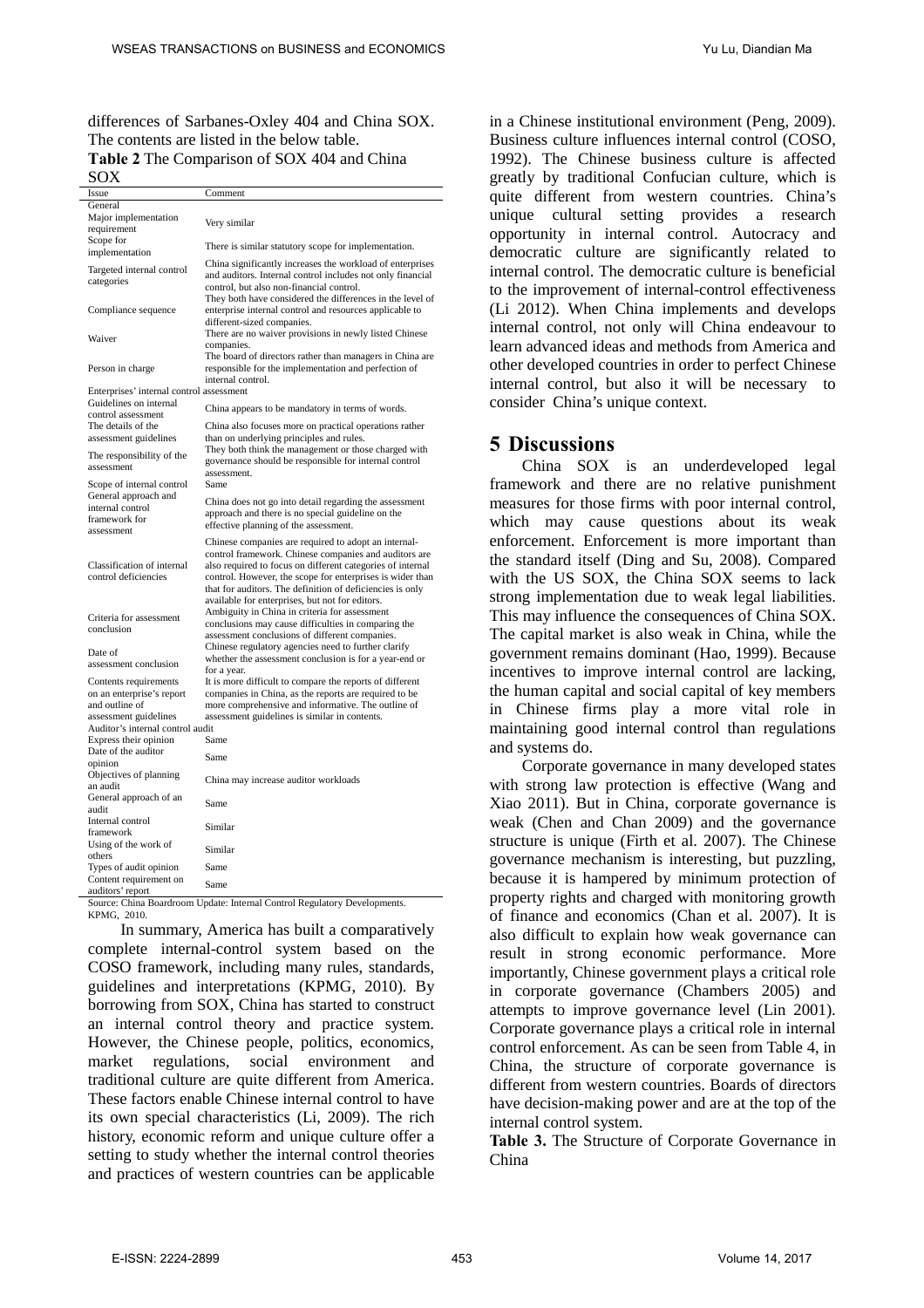

Unlike in other states, Chinese governance dominates the regulation and enforcement of internal control (Wu et al. 2012). To some degree,<br>governance completely dominates, affecting governance completely dominates, affecting standard setting and international harmonisation of Chinese accounting regulation and enforcement. In developing countries, political ties are a widespread phenomenon. Chinese firms, especially, benefit much from political ties due to highly interventionist governments and weak rights protection (Wu et al. 2012). Chinese governance is always the principal player in the economy. It has controlling shares in almost all large listed firms and also controls most resource allocation channels (Ding and Su 2008).

Based on the unique setting in China, the Chinese government made a decision to implement China SOX in different enterprises in batches. That is because money, human resources and technology support are needed in order to implement internal control in a firm. Firms listed both domestically and abroad tend to be stronger, have better financial performance, more advanced technology and better staff. In particular, firms also listed in the United States of America have set up complete internal control systems according to the requirements of SOX. It is easier for them to set up internal control systems according to China SOX than for firms only listed in Mainland China. It is wise to let the firms listed both domestically and abroad implement internal control first. Then when other firms are ready to apply China SOX, they can start to implement internal control. The quality of internal control is different in those firms listed in both domestically and abroad and those only listed in China. The firms listed both domestically and abroad are considered to have better internal control (Accounting Department of the Ministry of Finance and China Securities Regulatory Commission 2012).

Different owners (state-owned enterprises and non-state-owned enterprises) have different influences on internal control in Chinese enterprises. Furthermore, local enterprises (where the ultimate shareholder is a local government) and central enterprises (where the ultimate shareholder is central government), family enterprises and non-family firms may have different levels of internal control. Firms in different industries also have different internal-control quality in China. Internal control in the financial industry, especially, is more effective than in non-financial industry, due to strict regulations (LaFond and You 2010). Similarly, Chinese regional development is uneven (Wu et al. 2012). The situation in China is complex and quite different from the [in full] USA. The design of China SOX takes Chinese characteristics into consideration. The differences between China SOX and US SOX reflect the unique Chinese background. During the process of implementing China SOX, there will be some problems. When the Chinese government solves these problems, they must consider the unique Chinese setting. It is not wise to only learn from the US SOX.

Cost-effectiveness is an important issue when a new regulation or law is promulgated. Costeffectiveness means that the cost of implementation should be lower than investment. Only in that case can the business gain profit and the new regulation or law be effective. The cost of implementing an internal control should not exceed the expected benefit. The main reason why the American SOX defines internal control as only financial reporting aspects is that it is too costly to consider internal control of both financial and non-financial reporting. In fact, the implementation of SOX has greatly increased the cost of business in the USA. When China SOX requires listed firms to disclose both internal control over financial reporting and nonfinancial reporting in internal-control selfassessment reports and internal-control auditing reports, similar problems may appear. Enterprises need to spend more energy, time and money on the establishment and implementation of internal control. If a firm fails to obtain enough profits to cover the cost of internal control, the internal control system is ineffective. Whether China SOX is costeffective needs further testing.

According to China SOX, internal control includes financial control and non-financial control. Internal control of non-financial reporting refers to other controls besides internal control over financial reporting. The goals include maintaining the safety of assets, the effectiveness of operations, compliance with applicable laws and regulations and realising development strategies. China SOX requires "Chinese listed firms and their auditors to evaluate the effectiveness of enterprise internal control over both financial reporting and non-financial reporting and provide [the] annual opinions". Unlike US SOX, China SOX focuses on both internal control over financial reporting and non-financial reporting. Only China SOX proposes internal control over nonfinancial reporting and has required Chinese listed firms to disclose and audit internal-control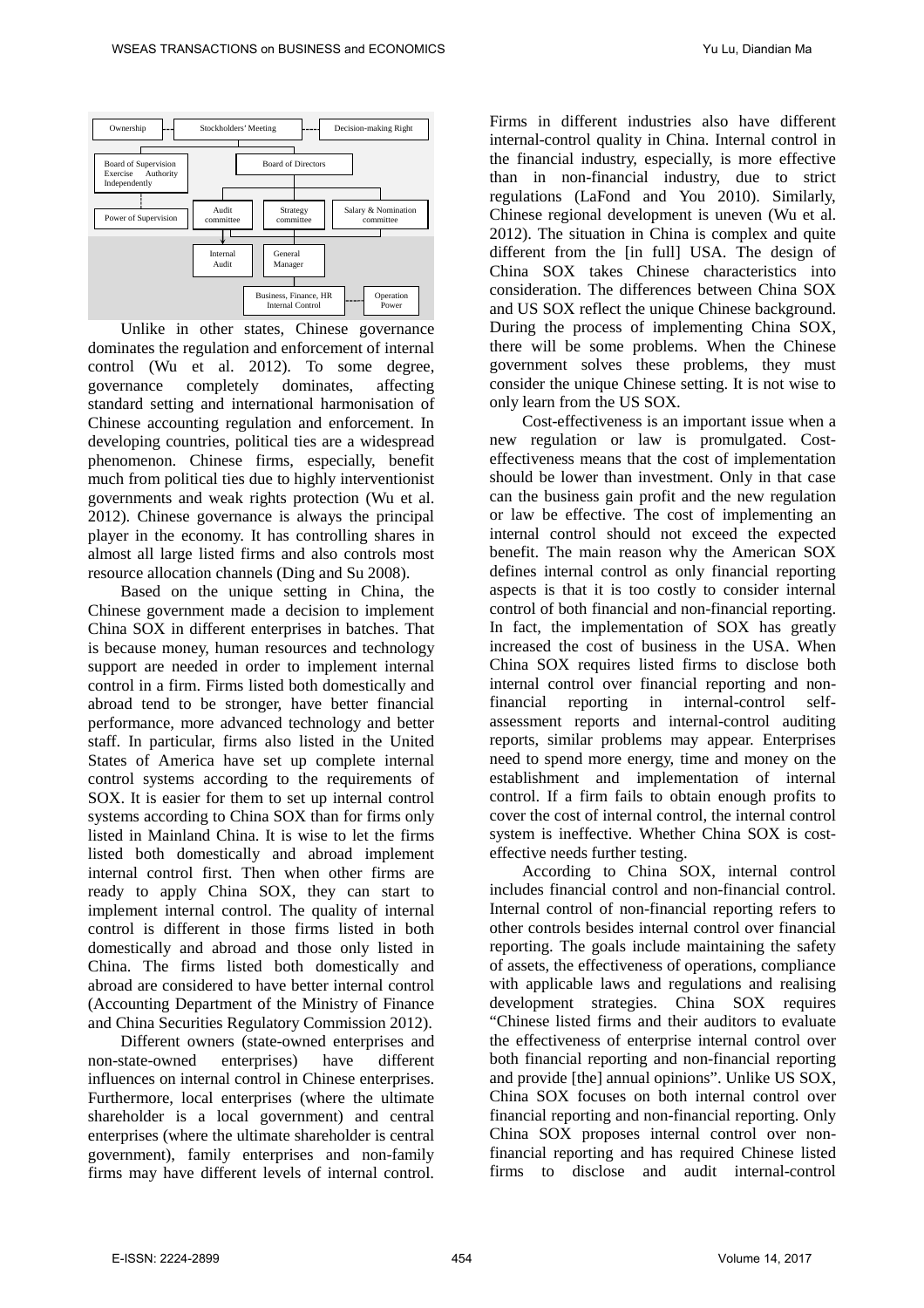deficiencies in non-financial reporting since 2012. Overall internal control should include both financial reporting and non-financial reporting. China is the first country to include non-financial reporting in internal control. China SOX provides a unique setting to study internal control of non-<br>financial reporting.In the internal control reporting.In international seminar (South Africa, 2008), international experts consider internal control over both financial reporting and non-financial reporting to be the most effective response to the international financial crisis. It is an innovation to consider internal control of non-financial reporting, because internal control of non-financial reporting may be more important and have a greater influence on internal control over financial reporting and economic safety.

China SOX pays attention to human rights as well as financial performance. This is important because it makes people focus on human factors in a firm. Under the guidelines of non-financial internal control, Chinese firms set internal-control objectives, conduct effective and low-cost training, manage control documents and processes, prepare for internal control audits and improve the quality of internal controls. "Internal control is the control of people" (Carmichael 2005). In essence, people are more important than the system. Even if an internal control system is perfect, it still needs people (Wang 2012). The core problem of internal control is to establish a complete internal-control system to control possible risks from the behaviours of different people, and then ensure that risk is controllable and bearable, which is the most important problem to be considered in order to control risk and protect the security of operations (Li 2007). The nature and form of an internal control system is materially affected by the view of human behaviours held by those who design, operate and audit it (Carmichael 2005). Internal control is established and implemented according to each person. Control concepts will be formed in the company, which will affect the effectiveness and efficiency of internal control directly. The internal control system consists of people and procedure. People are expected to perform and report according to rules and regulations. If they do not perform as expected, then the internal control will lose effectiveness (Carmichael 2005).

To decrease cost in the long term, firms must integrate internal control into their business culture. Business culture influences internal control (COSO 1992). Chinese business culture is affected greatly by traditional Confucian culture, which is quite different from western countries'. In a firm with an autocratic culture, lower labour levels are respected and trusted, and control goals are realised by the initiative and enthusiasm of the staff. Encouragement rather than punishment is used in this culture. In contrast, enough communication is absent in democratic culture. Power and authority are employed to manage from top to bottom. Wrong behaviour and disobedience are punished severely (Li 2012). A good business culture should be built in a firm in order to maintain a high quality of internal control. The organisation culture of Chinese enterprises should shift to risk management and responsibility awareness as soon as possible.

"Guanxi" or personal relationships are very important in China, and this affects internal control and firm management. Guanxi influences firm performance (Nahapiet and Ghoshal, 1998) and the outcomes of boards (Tian et al. 2011). Group performance depends on the capacity to deal with internal and external information obtained from relationship networks. Boards with stronger networks can better access more information, which leads to better advice and counsel, financial results (Carpenter and Westphal, 2001) and corporate governance (Wu et al. 2008).

There are a lot of things needed in adopting China SOX. It introduces new ideas and theories. For a great many Chinese companies of different sizes and situations, there may be some confusion and resistance to deal with. China SOX is a complex and broad regulatory requirement. The most important criterion of whether the implementation of China SOX will be successful in a Chinese firm is to maintain support from the whole firm. Though the Board of Directors is responsible for internal control and risk management, various departments and all members should also take responsibility. Participation from every level of a firm is required to ensure good internal control, so a firm must ensure all workers participate actively in internal control implementation. Chinese firms also must take advantage of good outside consultants (Raymond 2009).

In terms of the effectiveness of China SOX, Wang and Zhang (2009) used hand-collected Chinese listed companies that have implemented China SOX in 2008 to study the effects of China SOX. They found that the implementation of China SOX is different from US SOX 2002. China SOX shows a significant positive effect. The internalcontrol reporting system greatly improved internalcontrol report quality. The existing penalty measures have a strong substitutionary effect, which decreases the cost of regulation. Different auditing firms issue internal-control reporting and financial reporting, which makes the internal-control reporting effect more significant.

Similarly, Accounting Departments of both the China Securities Regulatory Commission and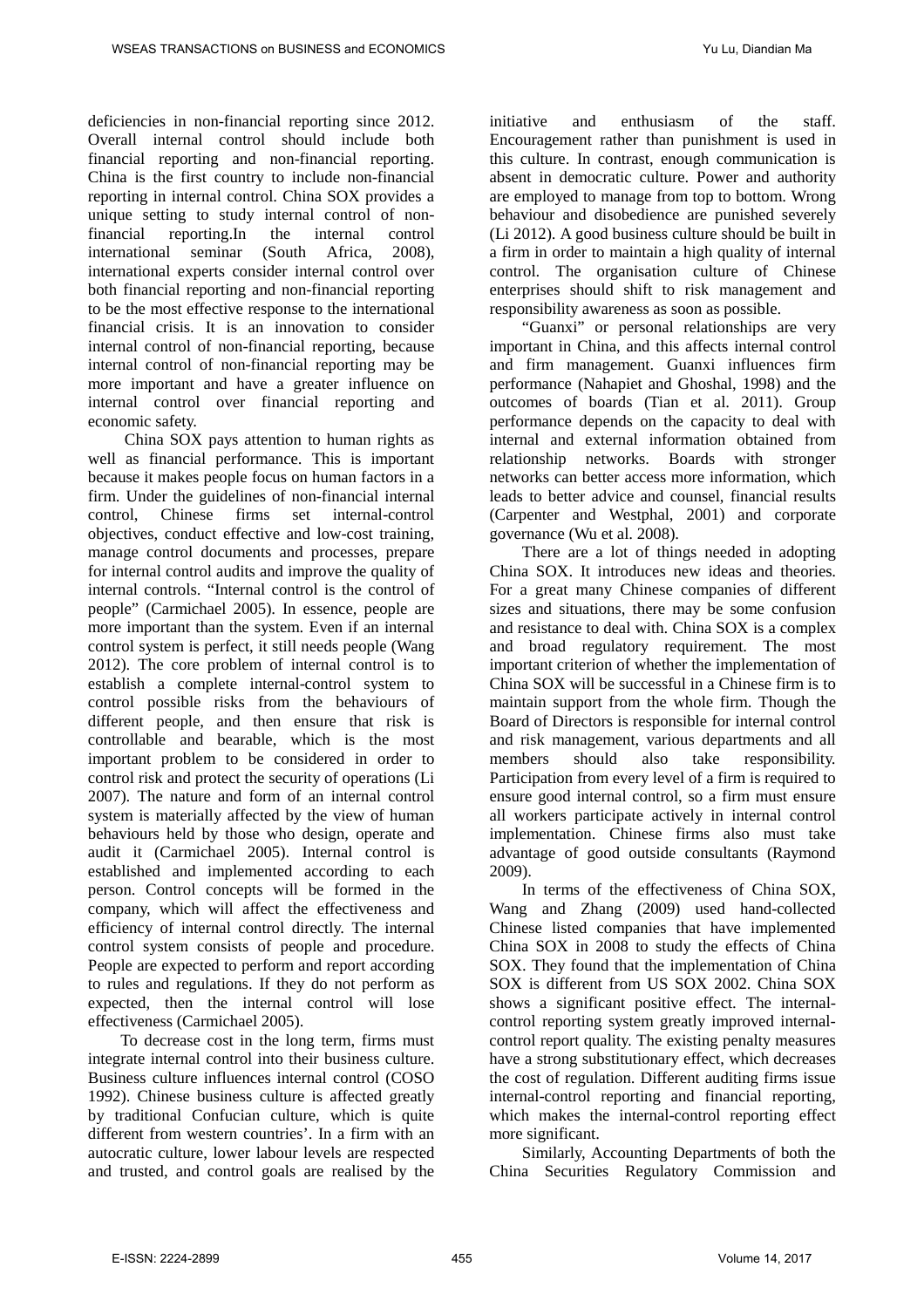Ministry of Finance (2012) analyse the implementation conditions of internal control for firms listed both domestically and abroad, based on information disclosures from internal-control selfassessment reports and internal-control auditing reports. The firms listed both domestically and abroad first carried out China SOX from the beginning of 2011. There are sixty-seven such firms listed in Hong Kong, London and the USA. All firms disclosed an internal-control self-assessment report, internal-control auditing report and a financial report. Sixty-six firms offered positive opinions about internal control. Only one company assessed its internal control as ineffective and there was internal-control material weakness in this firm. Forty firms reported internal-control deficiencies. But only six firms among them disclosed both numbers and contents of internal-control deficiencies. Some firms only found one deficiency, while some companies discovered one thousand deficiencies. The differences are huge between those firms. Five firms did not mention remediation measures or plans. Among the firms that disclosed remediation methods, some descriptions are quite simple. None of firms disclosed internal-control weaknesses in non-financial reporting. Sixty-five firms omitted this. In general, these firms implemented internal control well in 2011 and set a good example for other Chinese firms. However, there are still some problems. Firstly, firms should raise their awareness of internal control. Secondly, internal-control professionals are lacking, which restricts the development of internal control. Thirdly, method guides for the implementation and assessment of internal control are needed. Lastly, the effectiveness of internal-control report information needs to be improved. With internal-control consultants, personal quality and service quality are uneven. The pertinence of service is not strong and is not combined with business management. When it comes to internal-control auditing, more attention should be paid to internal-control auditing and skills standards and training should be strengthened. The personal structure of auditing teams needs to be perfected and information auditing is weak.

In conclusion, as a formal internal control regulation, Basic Standard has important implications for the development of internal control. China SOX is changing the way China does business. It has required listed firms to disclose material weaknesses and provide remediation of both financial reporting and non-financial reporting in internal-control self-assessment reports and verification reports since 2012. It also points out the vital role of boards in internal control. Chinese new internal-control regulations and its unique institutional background offer research opportunities to study non-financial reporting before and after China SOX.

### **6. Conclusions**

China SOX, China's version of the SOX 2002 with supporting guidelines, was issued in 2008 and 2010. The Basic Standard mirrors its counterpart (in the United States of America) in many aspects. The aim of China SOX is to improve financial reporting quality, increase internal control effectiveness and reduce risks of stakeholders and firms. Although internal control theory and practice in China falls behind America and other developed countries, China SOX contributes to the development of internal control, which has made great progress recently. In comparison with similar countries in the world, China has done better because it has an evolving internal control regulatory framework (Ku 2012). US SOX offers experience in implementation, which will be helpful to China in tackling difficulties and problems during the implementation of new internal control standards in a short period of time. There are some flaws in "China SOX", but it is necessary and will be effective in introducing and implementing internal control in China.

#### *References*:

- [1] Accounting Departments of both China Securities Regulatory Commission and Ministry of Finance. The analysis reports on the implementation condition of internal control for the firms listed both domestically and abroad: based on information disclosures from internal control self-assessment reports and internal control auditing reports in 2011. *Finance and Accounting*, 2012. *11*, pp. 13-20.
- [2] Chambers, A.D. Audit committees: practice, rules and enforcement in the UK and China. *Corporate Governance,* 2005. *13*(1), pp. 92– 101.
- [3] Chen Y. and Chan C. Kam. Research on Chinese Accounting Issues. A review and synthesis. *The Chinese Economy,* 2009.*42*(1), pp.98–128.
- [4] CIFAS. To catch a thief. *Accountancy*, 2010.*6*, pp.102-103.
- [5] Dalton Dan R. and Kesner F. Idalene.1985. Organizational performance as an antecedent of inside/outside chief executive succession: an empirical assessment. *The Academy of Management Journal. 28* (11), pp.749-762.
- [6] Ding Yuan, Su Xijia. 2008. Implementation of IFRS in a regulated market. *Journal of Accounting Public Policy, 27*, 474–479.